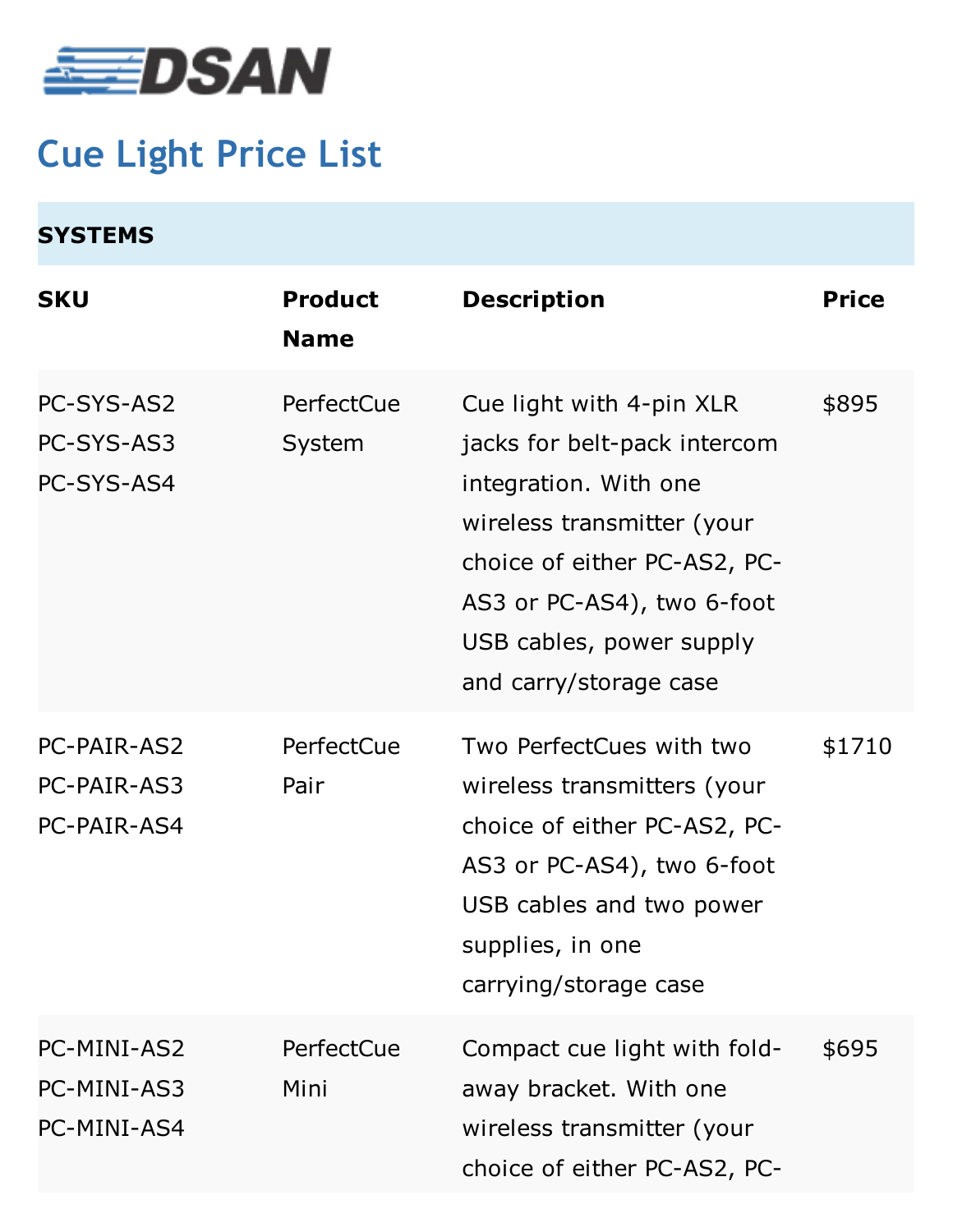|                                              |                                     | AS3 or PC-AS4), two 6-foot<br>USB cables, power supply<br>and carry/storage case                                                                                      |              |
|----------------------------------------------|-------------------------------------|-----------------------------------------------------------------------------------------------------------------------------------------------------------------------|--------------|
| PC-MICRO-AS2<br>PC-MICRO-AS3<br>PC-MICRO-AS4 | PerfectCue<br>Micro                 | Ultra compact cue light with<br>one wireless transmitter<br>(your choice of either PC-<br>AS2, PC-AS3 or PC-AS4), two<br>3-foot USB cables, and<br>canvas carry pouch | \$359        |
| <b>Transmitters</b>                          |                                     |                                                                                                                                                                       |              |
| <b>SKU</b>                                   | <b>Product</b><br><b>Name</b>       | <b>Description</b>                                                                                                                                                    | <b>Price</b> |
| PC-AS1                                       | 1-Button<br>Wireless<br>Transmitter | 1-Button wireless transmitter<br>for PerfectCue, PerfectCue<br>Mini or PerfectCue Micro<br>(Forward only)                                                             | \$135        |
| PC-AS2                                       | 2-Button<br>Wireless<br>Transmitter | 2-Button wireless transmitter<br>for PerfectCue, PerfectCue<br>Mini or PerfectCue Micro<br>(Forward & Reverse)                                                        | \$135        |
| PC-AS3                                       | 3-Button<br>Wireless<br>Transmitter | 3-Button wireless transmitter<br>for PerfectCue, PerfectCue<br>Mini or PerfectCue Micro<br>(Forward, Reverse, Green<br>Laser)                                         | \$135        |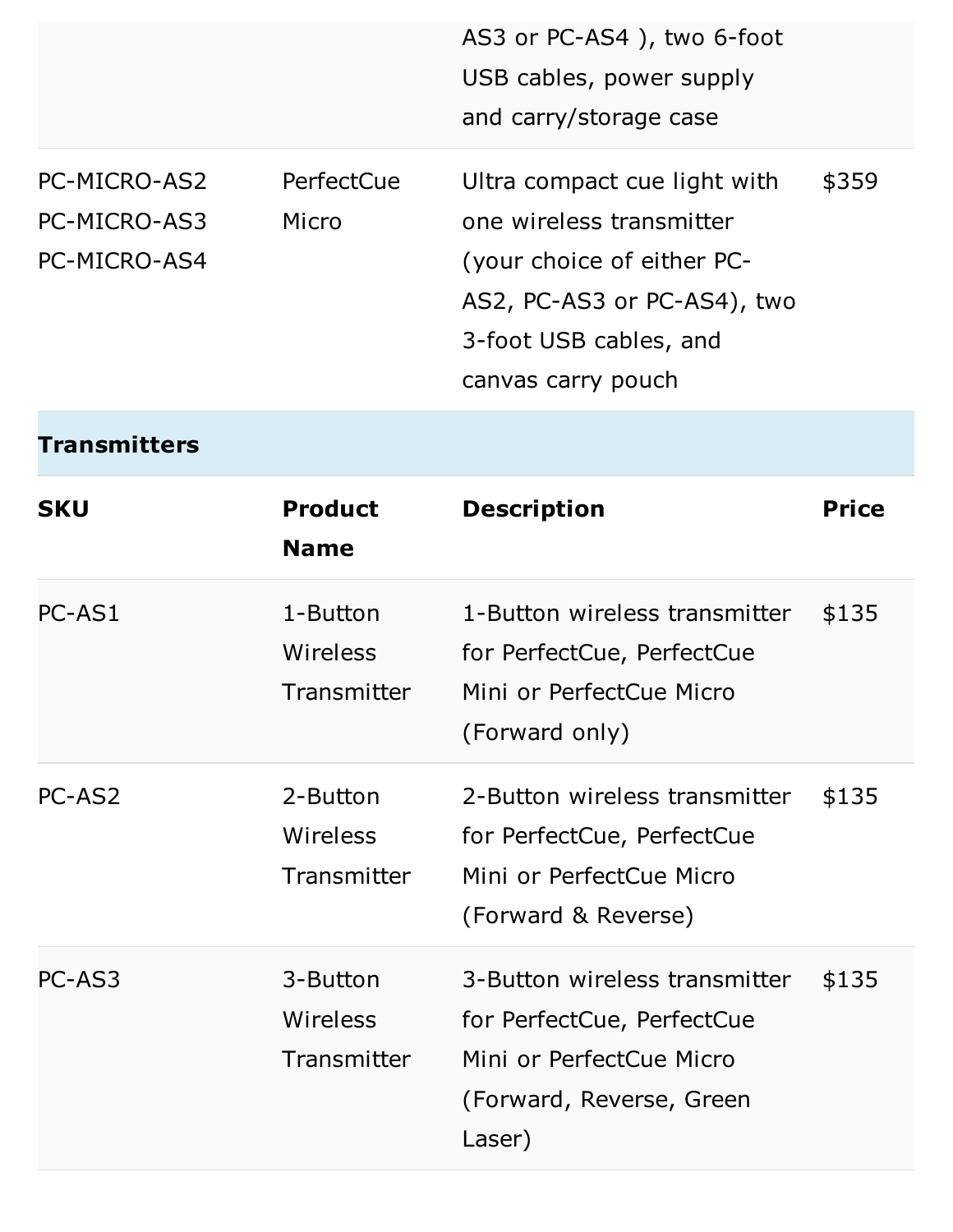|                     | 4-Button<br><b>Wireless</b><br>Transmitter   | 4-Button wireless transmitter<br>for PerfectCue, PerfectCue<br>Mini or PerfectCue Micro<br>(Forward, Reverse, Blank<br>Screen and Green Laser) | \$135        |
|---------------------|----------------------------------------------|------------------------------------------------------------------------------------------------------------------------------------------------|--------------|
| PC-AS2-HW           | 2-Button<br><b>Hardwired</b><br>Transmitter  | 2-Button hard wired<br>transmitter for PerfectCue,<br>PerfectCue Mini or PerfectCue<br>Micro (Forward & Reverse)                               | \$135        |
| <b>Accessories</b>  |                                              |                                                                                                                                                |              |
| <b>SKU</b>          | <b>Product</b><br><b>Name</b>                | <b>Description</b>                                                                                                                             | <b>Price</b> |
| <b>PC-MINI-CASE</b> | Carry/Storage<br>Case                        | Replacement Carry Case for<br>PerfectCue Mini                                                                                                  | \$80         |
|                     | (PerfectCue<br>Mini)                         |                                                                                                                                                |              |
| <b>PC-CASE</b>      | Case<br>(PerfectCue)                         | Carry/Storage Replacement Carry Case for<br>PerfectCue                                                                                         | \$90         |
| <b>PC-PAIR-CASE</b> | Carry/Storage<br>Case<br>(PerfectCue<br>Kit) | Replacement Carry case for<br>PerfectCue Pair                                                                                                  | \$120        |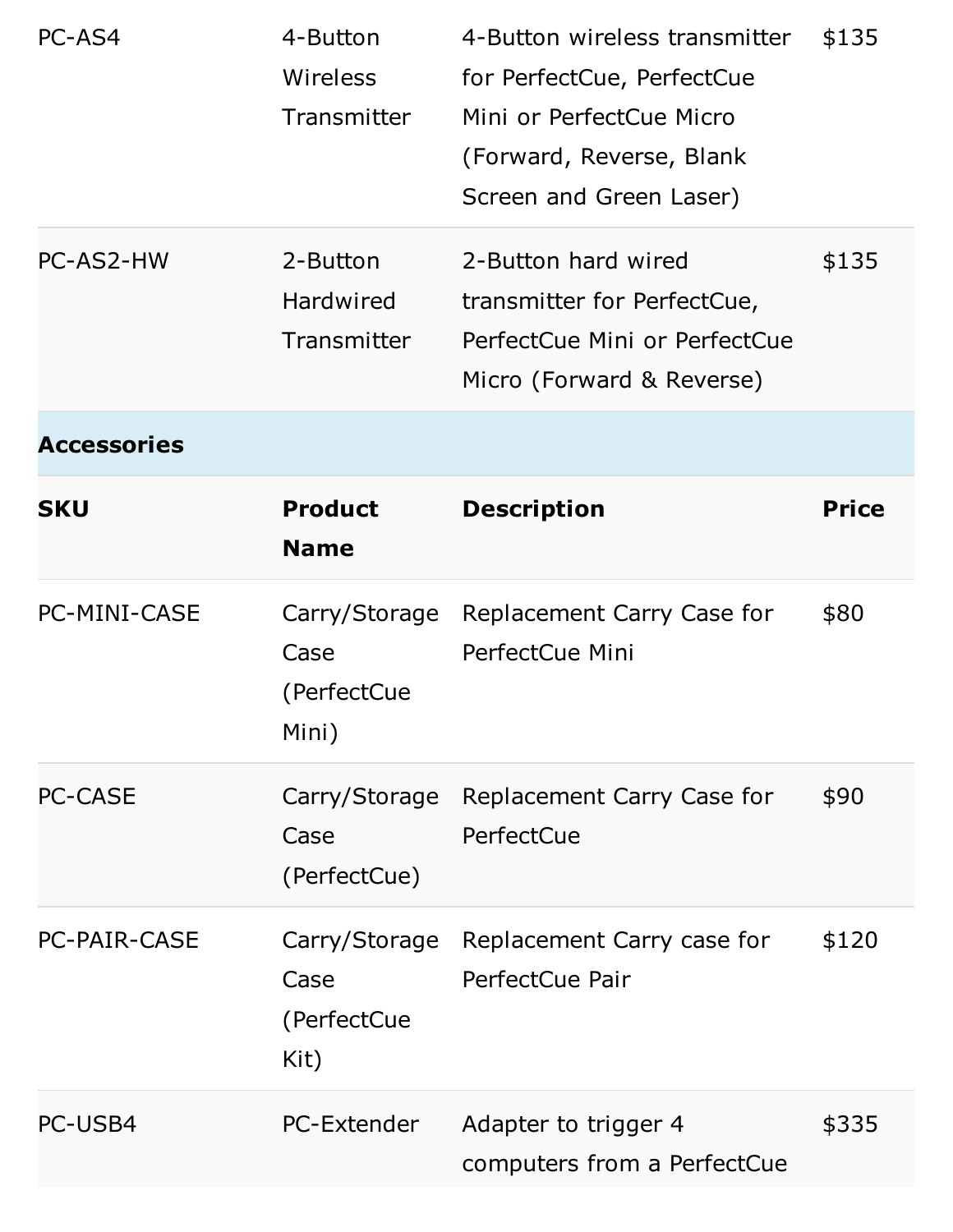|                    |                                                   | or PerfectCue Mini; cables<br>not included                                                                                                                                                                                                                                                                                                            |                  |
|--------------------|---------------------------------------------------|-------------------------------------------------------------------------------------------------------------------------------------------------------------------------------------------------------------------------------------------------------------------------------------------------------------------------------------------------------|------------------|
| <b>TP-2000X-PC</b> | <b>Touch Panel</b><br>Interface for<br>PerfectCue | RS485-to-RS232 adapter to<br>allow cue lights to be<br>triggered by touch panel<br>control systems. Includes 7-<br>foot Cat-5 cable                                                                                                                                                                                                                   | \$285            |
| <b>VC-2000PC</b>   | <b>VideoClock</b><br>for<br>PerfectCue            | Cat5-to-USB dongle and<br>software application to<br>display cue images on a<br>computer. Includes 6-foot<br>USB cable                                                                                                                                                                                                                                | \$285            |
| <b>SENTRY</b>      | <b>Monitor Cue</b><br>Light                       | Monitor cue light interfaces<br>with PerfectCue or PerfectCue<br>Mini via Cat-5 cable                                                                                                                                                                                                                                                                 | \$135            |
| <b>IP-2000X-PC</b> | <b>Network</b><br>Extender                        | IP-Address configurable<br>adapter to transmit or receive<br>serial data over Ethernet.<br>Requires $2 -$ one configures<br>as a server, the other(s) as<br>client(s) (but are sold<br>separately so that additional<br>units may be purchased<br>individually). Includes 6-foot<br>USB cable, 7-foot Cat-5<br>cable, and an external power<br>supply | \$195.00<br>each |